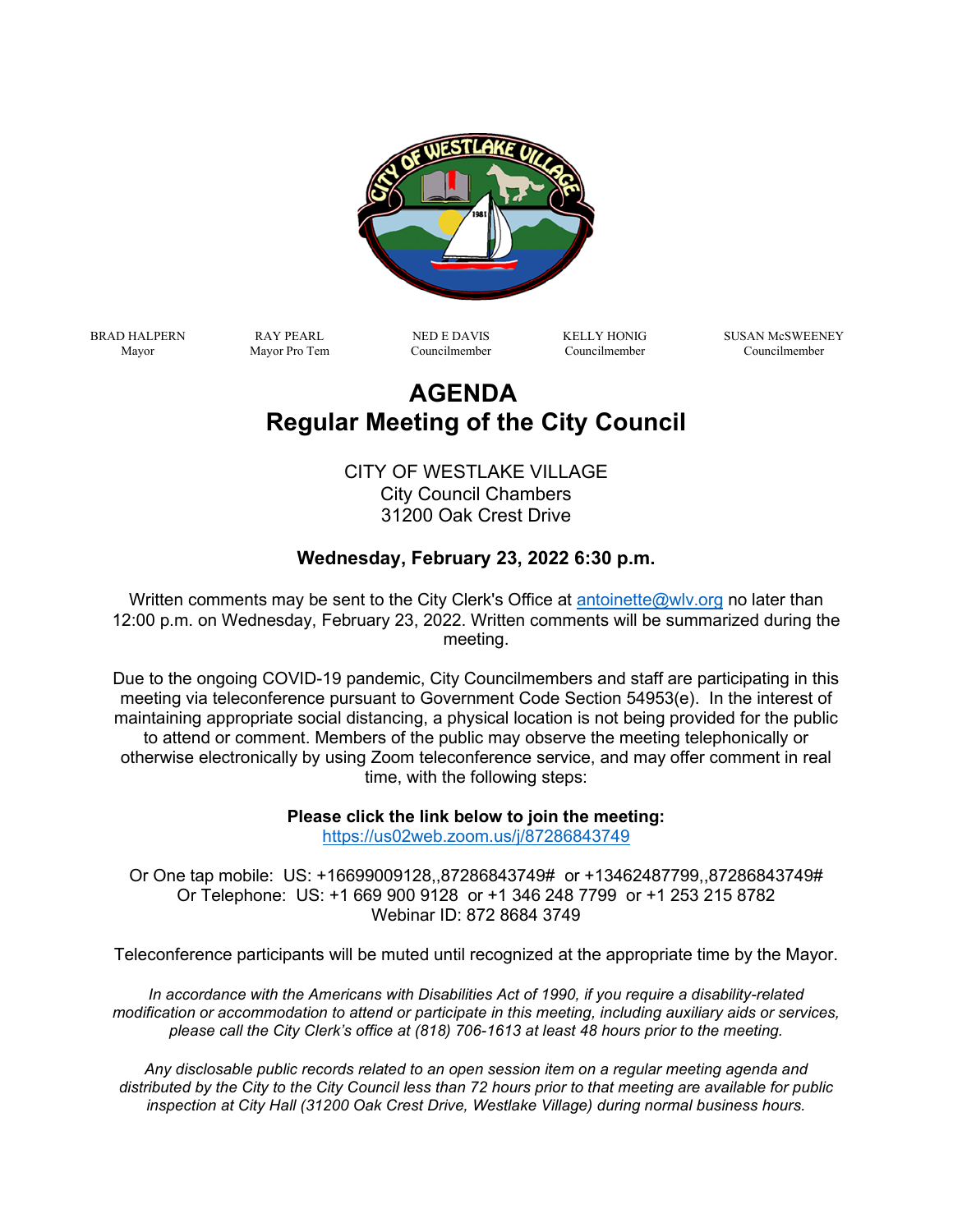## **CALL TO ORDER**: 6:30 p.m.

## **PLEDGE OF ALLEGIANCE**:

**ROLL CALL**: Councilmembers McSweeney, Honig, Davis, Mayor Pro Tem Pearl, Mayor Halpern

#### **APPROVAL OF AGENDA**:

#### **[APPROVAL OF MINUTES](https://www.wlv.org/DocumentCenter/View/2599/Minutes)**:

Minutes of the February 9, 2022 [City Council Meeting.](https://www.wlv.org/DocumentCenter/View/2599/Minutes)

#### **SPECIAL PRESENTATIONS/CEREMONIAL MATTERS**: None

**PUBLIC COMMENTS**: *Members of the public may address the City Council on items not on the printed agenda. Please observe the time limit of three minutes. Members of the public may offer comment telephonically or otherwise electronically by using Zoom teleconference service options as list on Page 1 of this agenda.*

#### **COUNCIL RESPONSE**:

## **STAFF COMMENTS**:

#### **COUNCIL COMMENTS**:

#### **MONTHLY DEPARTMENTAL REPORTS**:

- 1. [Sheriff's Department Report](https://www.wlv.org/DocumentCenter/View/2600/WLV---Sheriff-Report-Janaury-2022)
- 2. [Fire Department Report](https://www.wlv.org/DocumentCenter/View/2601/WLV---Fire-Report-January-2022)
- 3. Chamber of Commerce Report
- 4. [Library Report](https://www.wlv.org/DocumentCenter/View/2602/WLV-Library-Report-January-2022)

## **CITY COUNCIL COMMITTEE REPORTS**: None

#### **PUBLIC HEARINGS**:

1. **[CONDITIONAL USE PERMIT NO. 96-003; RESOLUTION NO. 2237-22](https://www.wlv.org/DocumentCenter/View/2603/PH-1)** – Adopt a Resolution approving Modification No. 3 of Conditional Use Permit No. 96-003, authorizing the continued operation of an existing wireless telecommunications facility, the replacement of three existing antennas with three new antennas, and the installation of three new remote radio units and two new equipment cabinets on an existing rooftop wireless telecommunications site located at 5716 Corsa Avenue.